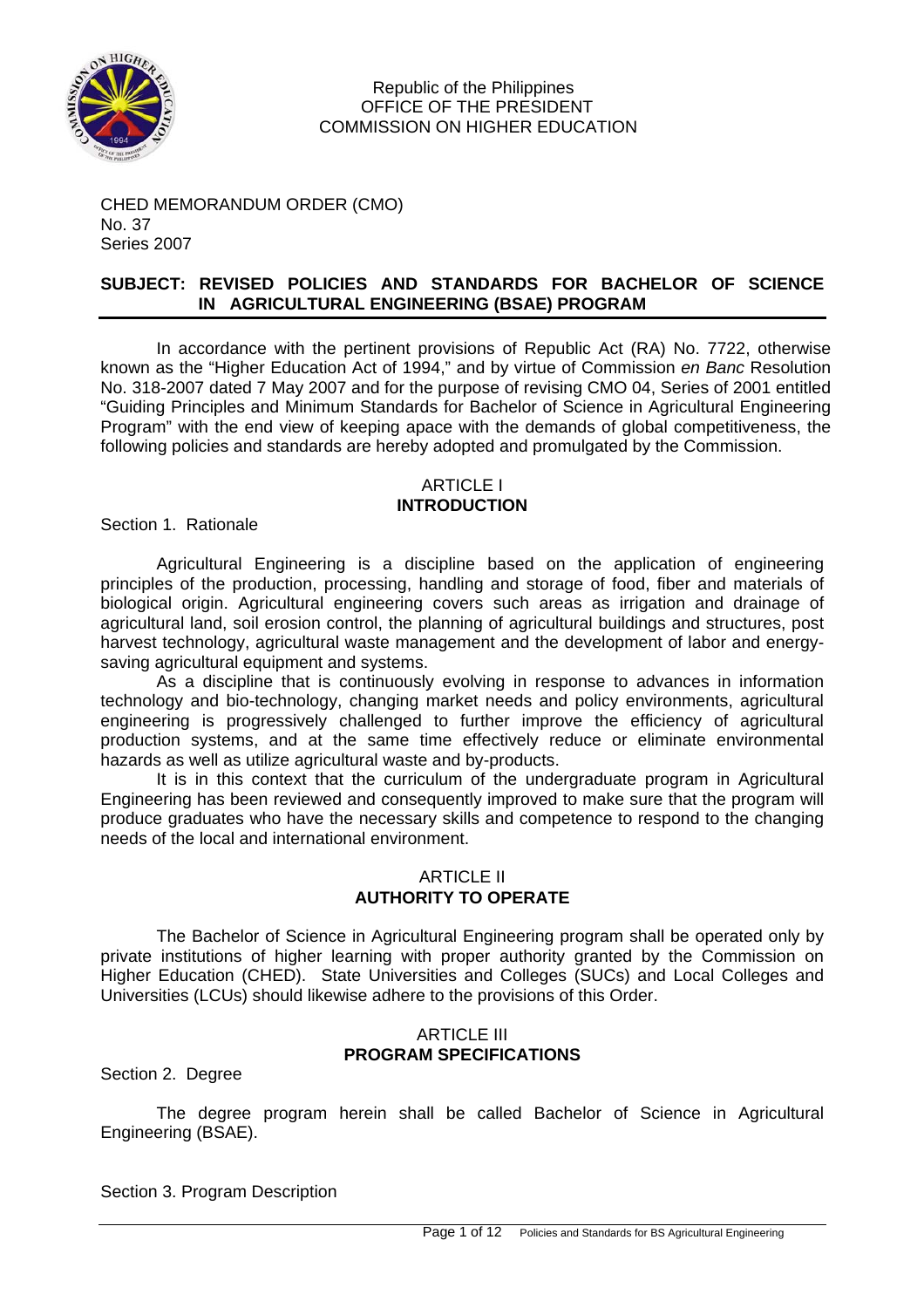The Agricultural Engineering program is designed to produce graduates who possess knowledge and skills in the application of engineering principles for the production, processing, handling and storage of food, fiber and materials of biological origin. The graduates are expected to understand and apply engineering principles particularly in the solution of problems concerning irrigation and drainage of agricultural land, soil erosion control, planning of agricultural buildings, agricultural waste management and the development of labor and energy-saving agricultural equipment and systems.

Its intent is to provide engineering education that will prepare students to pursue careers principally in the industry and entrepreneurship as well as in government, and the academe.

### 3.1 Objectives

The BS Agricultural Engineering (BSAE) program aims to:

- 3.1.1 train students in the application of engineering principles particularly in the solution of problems related to agro-industrial development;
- 3.1.2 prepare them to become professionals with entry-level competencies;
- 3.1.3 develop appreciation in the students, of the potentials of an agricultural engineering business enterprise;
- 3.1.4 instil in the students a concern for the preservation and protection of the natural environment; and
- 3.1.5 prepare students for advanced studies.
- 3.2 The BSAE graduate is adequately knowledgeable and can discuss competently with his counterpart from the allied programs on many related technical issues and concerns. A BSAE graduate may qualify as:
	- 3.2.1 Agricultural Engineer
	- 3.2.2 Irrigation or Drainage Engineer
	- 3.2.3 Designer and Manager of production and post-production facilities
	- 3.2.4 Designer/Manufacturer of Agricultural Machinery
	- 3.2.5 Researcher
	- 3.2.6 Extension Worker
	- 3.2.7 Instructor/Professor
	- 3.2.8 Businessman/Entrepreneur
	- 3.2.9 Project Manager
	- 3.2.10 Project Consultant
	- 3.2.11 Sales Engineer
	- 3.2.12 Farm Manager
	- 3.2.13 Municipal/Provincial Planner
	- 3.2.14 Other Emerging Professions

Section 4. Areas of Concentration

The following are the areas of concentration of the BSAE program:

- 4.1 Soil and Water Resources
- 4.2 Agricultural Power and Machinery
- 4.3 Agricultural Processing, Storage and Electrification
- 4.4 Agricultural Structures and Environmental Science and Protection

Section 5. Objective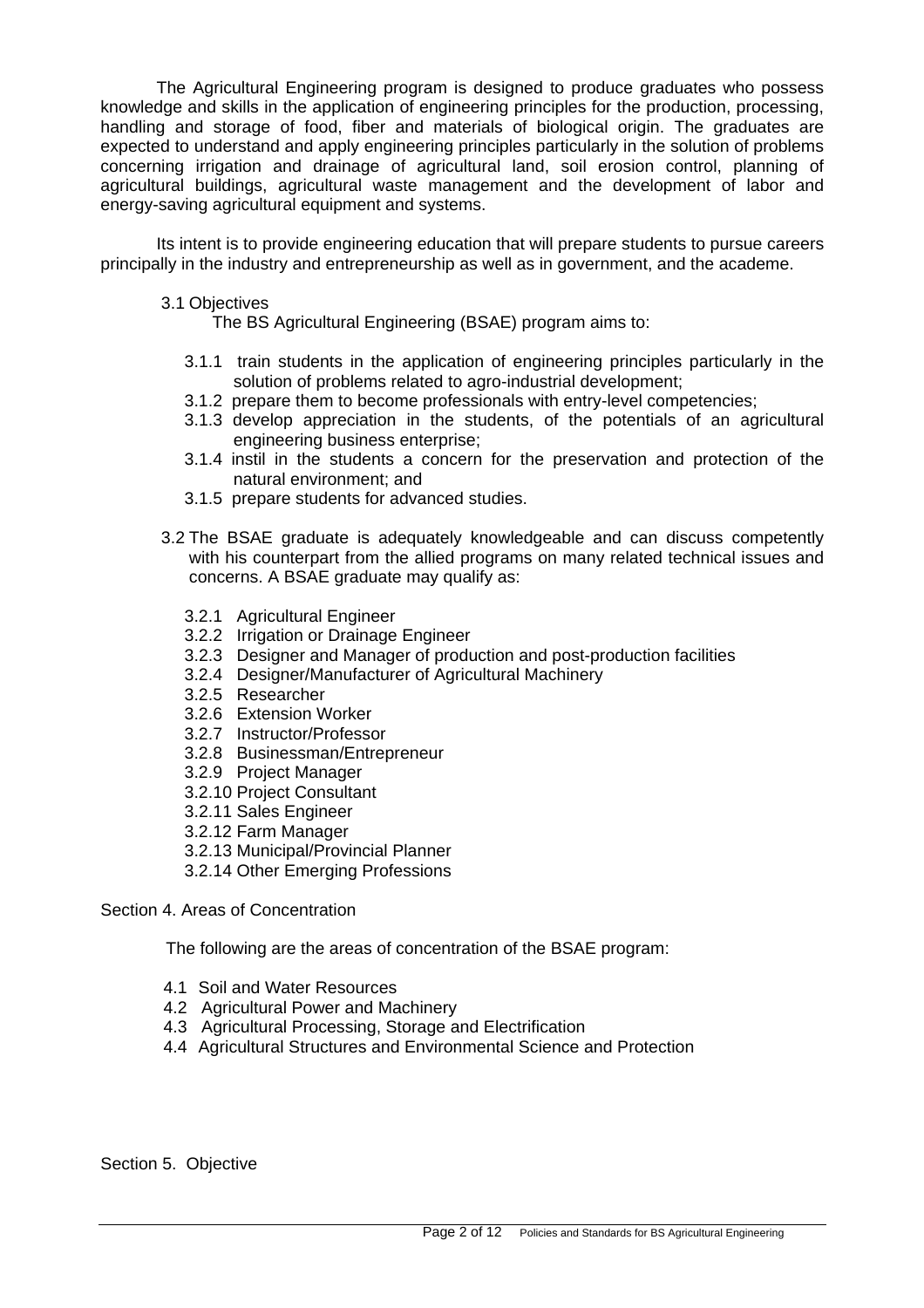The purpose of offering areas of concentration in agricultural engineering is to strengthen/focus graduate expertise in the aforementioned areas for advanced studies or for career employment.

#### Section 6. Allied programs

Agricultural engineering has mechanical, civil, electrical and chemical engineering for allied courses in basic engineering. On the other hand, it has crop, soil, animal, fishery and forestry sciences for allied courses in agriculture.

## ARTICLE IV **COMPETENCY STANDARDS**  (See Attachment A)

## ARTICLE V **CURRICULUM**

#### Section 7 Curriculum Description

The curriculum has a well-balanced general education and strong technical courses aimed at developing students with appropriate knowledge, skills, attitude and values. A unique feature of the BSAE curriculum is the requirement for the student to complete an undergraduate thesis or a practicum study. This considerably enhances the student's research ability for graduate studies, employment work or professional practice.

Section 8. Curriculum Outline

General Education Courses - General Education and legislated courses shall follow the existing requirements of CHED in accordance with CHED Memorandum Order Number 59, series 1996.

| <b>8.1 General Education</b>                                                                                                                                      | 92 Units         |
|-------------------------------------------------------------------------------------------------------------------------------------------------------------------|------------------|
| 8.1.1 Language and Humanities                                                                                                                                     | 27 Units         |
| a. English                                                                                                                                                        |                  |
| 1. English 1 – Study and Thinking Skills in English<br>2. English 2 – Writing in the Discipline<br>3. Speech Communication<br>4. Scientific and Technical Writing | 3<br>3<br>3<br>3 |
| b. Filipino                                                                                                                                                       |                  |
| 1. Filipino 1 – Sining Pakikipagtalastasan<br>2. Filipino 2 – Pagbasa at Pagsulat sa Iba't-Ibang Disiplina                                                        | 3<br>3           |
| c. Humanities                                                                                                                                                     |                  |
| 1. Hum 1 - Introduction to Humanities<br>2. Hum 2 - Philosophy and Ethics<br>3. Hum 3 - The Literatures of the Philippines                                        | 3<br>3<br>3      |
| 8.1.2 Mathematics and Natural Science and<br>Information Technology                                                                                               | 36 Units         |

a. Mathematics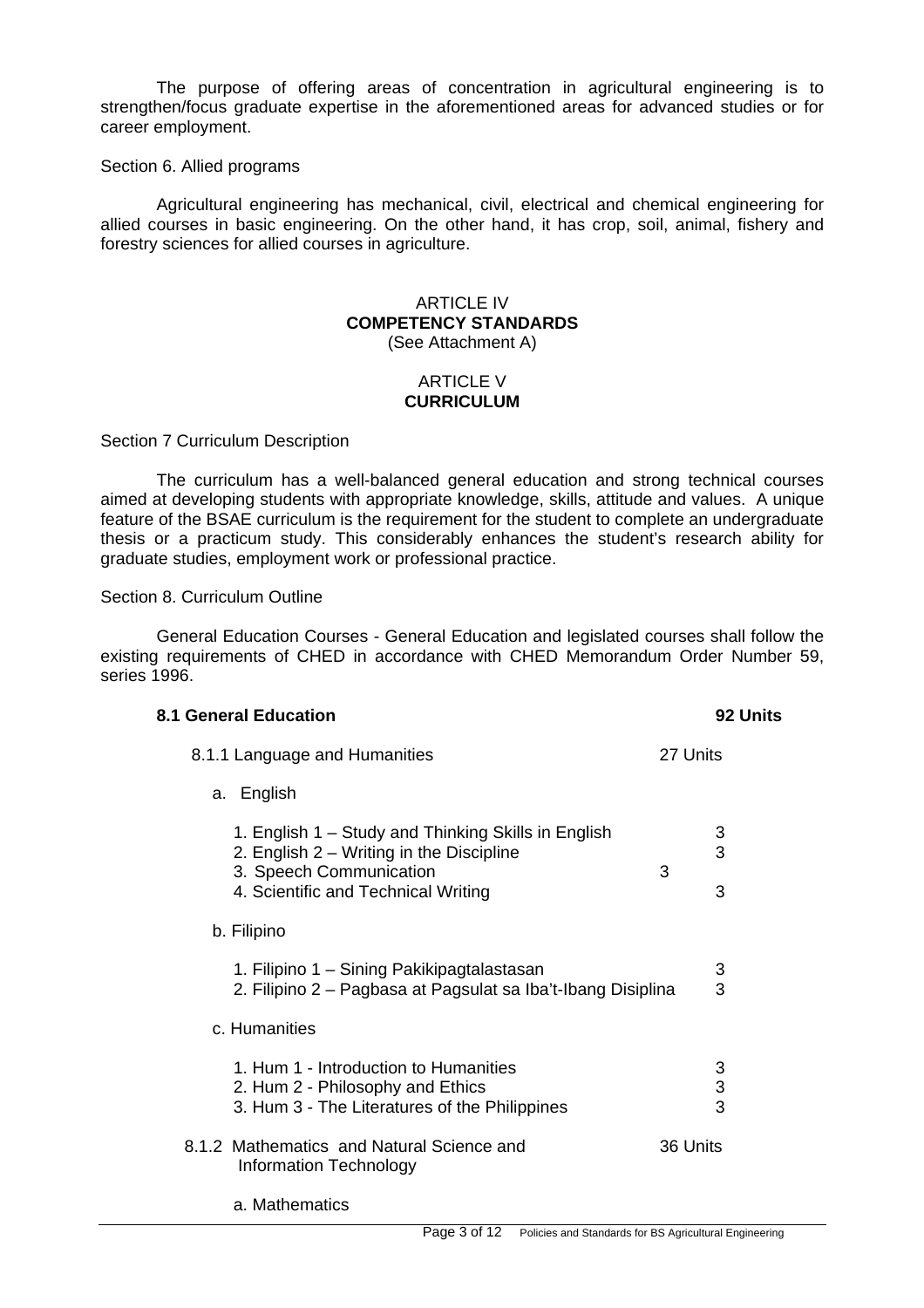|       | 1. Math 1 - College Algebra<br>2. Math 2 - Plane Trigonometry<br>3. Analytic Geometry and Calculus I<br>4. Analytic Geometry and Calculus II<br>5. Analytic Geometry and Calculus III<br>6. Elementary Statistics                                                                                                                                                                                                                                                                                                                                     | 3<br>3<br>$\overline{3}$<br>3<br>3<br>3                                                                                                        |
|-------|-------------------------------------------------------------------------------------------------------------------------------------------------------------------------------------------------------------------------------------------------------------------------------------------------------------------------------------------------------------------------------------------------------------------------------------------------------------------------------------------------------------------------------------------------------|------------------------------------------------------------------------------------------------------------------------------------------------|
|       | b. Natural Sciences<br>1. Nat. Sci. 1 - Inorganic Chemistry<br>2. Nat. Sci. 2 - General Biology<br>3. Organic Chemistry<br>4. General Physics I<br>5. General Physics II                                                                                                                                                                                                                                                                                                                                                                              | 3<br>3<br>$\frac{3}{3}$<br>3                                                                                                                   |
|       | c. Information Technology                                                                                                                                                                                                                                                                                                                                                                                                                                                                                                                             | 3                                                                                                                                              |
|       | 8.1.3 Social Sciences                                                                                                                                                                                                                                                                                                                                                                                                                                                                                                                                 | 12 Units                                                                                                                                       |
|       | a. Soc. Sci. 1 - General Economics<br>(with Taxation and Land Reform)<br>b. Soc. Sci. 2 - Society and Culture with Family Planning<br>c. Soc. Sci. 3 - Philippine History<br>d. Soc. Sci. 4 - Philippine Government and Politics                                                                                                                                                                                                                                                                                                                      | 3<br>3<br>3<br>3                                                                                                                               |
| 8.1.4 | Life and Works of Rizal                                                                                                                                                                                                                                                                                                                                                                                                                                                                                                                               | 3                                                                                                                                              |
| 8.1.5 | <b>Physical Education (PE)</b>                                                                                                                                                                                                                                                                                                                                                                                                                                                                                                                        | 8                                                                                                                                              |
|       | 8.1.6 National Service and Training Program (NSTP)                                                                                                                                                                                                                                                                                                                                                                                                                                                                                                    | 6                                                                                                                                              |
|       | 8.2 Outline and Total Units for Fundamental<br><b>Agriculture Courses</b>                                                                                                                                                                                                                                                                                                                                                                                                                                                                             | <b>15 Units</b>                                                                                                                                |
|       | 8.2.1 Introduction to Animal Science<br>8.2.2 Principles of Crop Science<br>8.2.3 Principle of Fishery Science<br>8.2.4 Principles of Soil Science<br>8.2.5 Agricultural Entrepreneurship and Management                                                                                                                                                                                                                                                                                                                                              | 3<br>3<br>3<br>3<br>3                                                                                                                          |
|       | 8.3 Outline and Total Units for Basic<br><b>Engineering Courses</b>                                                                                                                                                                                                                                                                                                                                                                                                                                                                                   | 44 Units                                                                                                                                       |
|       | 8.3.1 Engineering Graphics<br>8.3.2 Principles of Electricity and Electronics<br>8.3.3 Engineering Mechanics<br>8.3.4 Mechanics of Deformable Bodies<br>8.3.5 Farm Shop Practice<br>8.3.6 Fluid Mechanics<br>8.3.7 Engineering Economy<br>8.3.8 Computer Applications in Engineering 1<br>8.3.9 Surveying<br>8.3.10 Materials of Engineering<br>8.3.11 Thermodynamics and Heat Transfer<br>8.3.12 Computer Applications in Engineering 2<br>8.3.13 Introduction to Operations Research<br>8.3.14 Agricultural Engineering Law and Professional Ethics | 3<br>3<br>5<br>3<br>$\overline{c}$<br>$\overline{4}$<br>$\mathbf{3}$<br>$\begin{array}{c}\n3 \\ 3 \\ 5 \\ 5\n\end{array}$<br>3<br>$\mathbf{1}$ |

## **8.4 Outline and Total Units for Professional Courses 48 Units**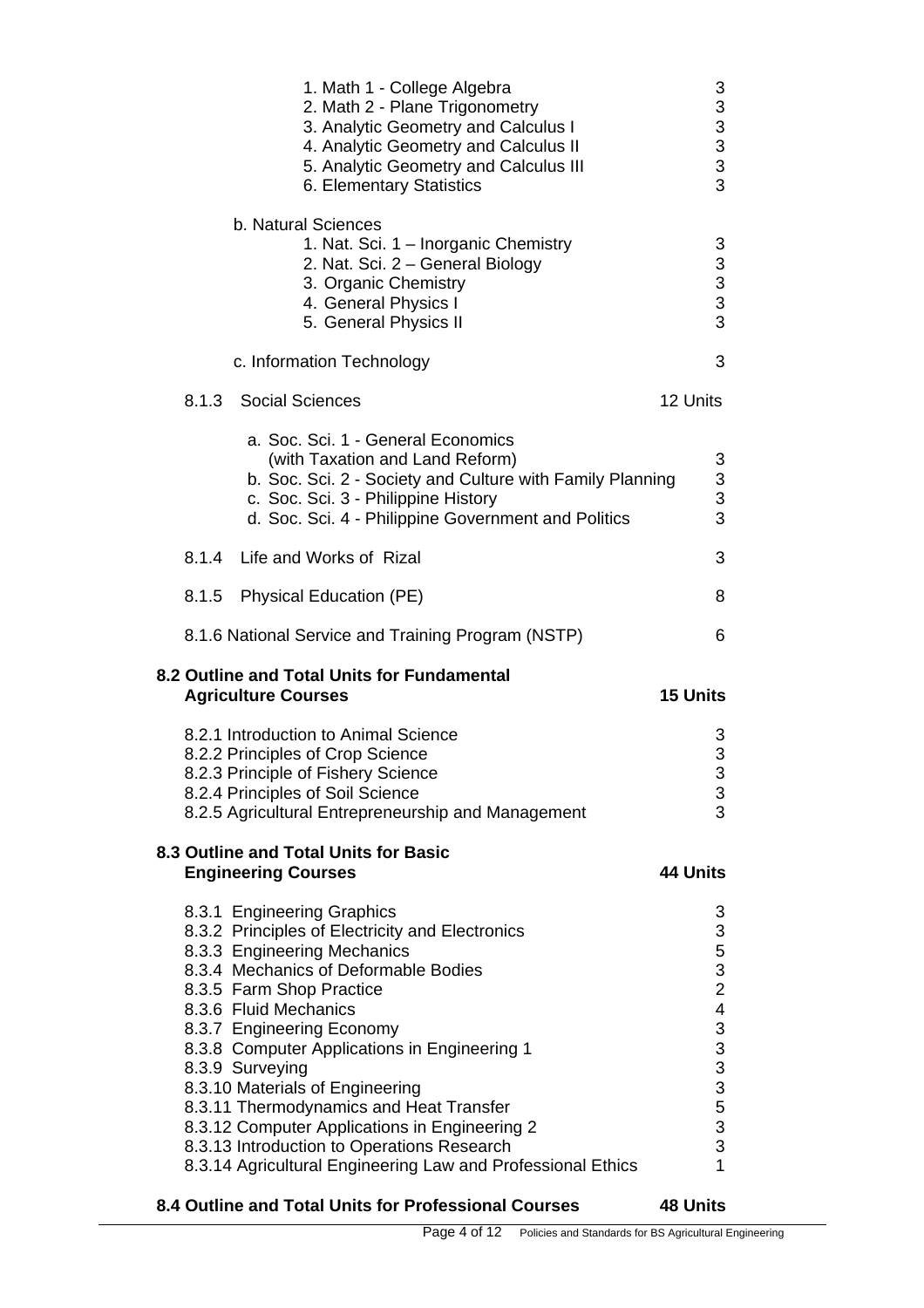| 8.4.1 Agricultural Power and Machinery                                                                                                                                                                                                                                                                                                                      | 12 Units                                          |
|-------------------------------------------------------------------------------------------------------------------------------------------------------------------------------------------------------------------------------------------------------------------------------------------------------------------------------------------------------------|---------------------------------------------------|
| 8.4.1.1 Agricultural Power and Energy Sources<br>8.4.1.2 Agricultural Mechanization and Machinery Management<br>8.4.1.3 Agricultural Machinery Design<br>8.4.1.4 Tractor and Agricultural Equipment Operation                                                                                                                                               | 3<br>3<br>3<br>3                                  |
| 8.4.2 Agricultural Structures and Environment                                                                                                                                                                                                                                                                                                               | 12 Units                                          |
| 8.4.2.1 Agricultural Waste Management<br>8.4.2.2 Agricultural Structures Engineering<br>8.4.2.3 Design and Management of Agricultural Buildings<br>and Structures                                                                                                                                                                                           | 3<br>3<br>3                                       |
| 8.4.2.4 Forest Products Engineering                                                                                                                                                                                                                                                                                                                         | 3                                                 |
| 8.4.3 Soil and Water Resources                                                                                                                                                                                                                                                                                                                              | 12 Units                                          |
| 8.4.3.1 Hydrology<br>8.4.3.1 Irrigation and Drainage Engineering<br>8.4.3.1 Soil and Water Conservation Engineering<br>8.4.3.1 Aquaculture Engineering                                                                                                                                                                                                      | 3<br>$\begin{array}{c} 3 \\ 3 \end{array}$        |
| 8.4.4 Agricultural Processing, and Electrification<br>8.4.4.1 Agricultural Electrification<br>8.4.4.2 Processing, Handling and Storage<br>of Agricultural Products-1<br>8.4.4.3 Processing, Handling and Storage<br>of Agricultural Products-2<br>8.4.4.4 Refrigeration Engineering                                                                         | 12 Units<br>3<br>3<br>3<br>3                      |
| 8.4.5 Undergraduate Seminar                                                                                                                                                                                                                                                                                                                                 | 1                                                 |
| 8.4.6 Thesis/Field Practice                                                                                                                                                                                                                                                                                                                                 | 6                                                 |
| 8.5 Total Units of the Curriculum                                                                                                                                                                                                                                                                                                                           | 206 Units                                         |
| 8.5.1 General Education courses<br>8.5.2 Fundamental Agriculture Courses<br>8.5.3 Basic Engineering courses<br>8.5.4 Professional courses<br>8.5.4.1 Agricultural Power and Machinery<br>8.5.4.2 Agricultural Structures and Environment<br>8.5.4.3 Soil and Water<br>8.5.4.4 Agricultural Processing, and Electrification<br>8.5.4.5 Thesis/Field Practice | 92<br>15<br>44<br>48<br>12<br>12<br>12<br>12<br>6 |
| 8.5.4.6 Undergraduate Seminar<br>1                                                                                                                                                                                                                                                                                                                          |                                                   |

Section 9. Sample Curriculum

First Year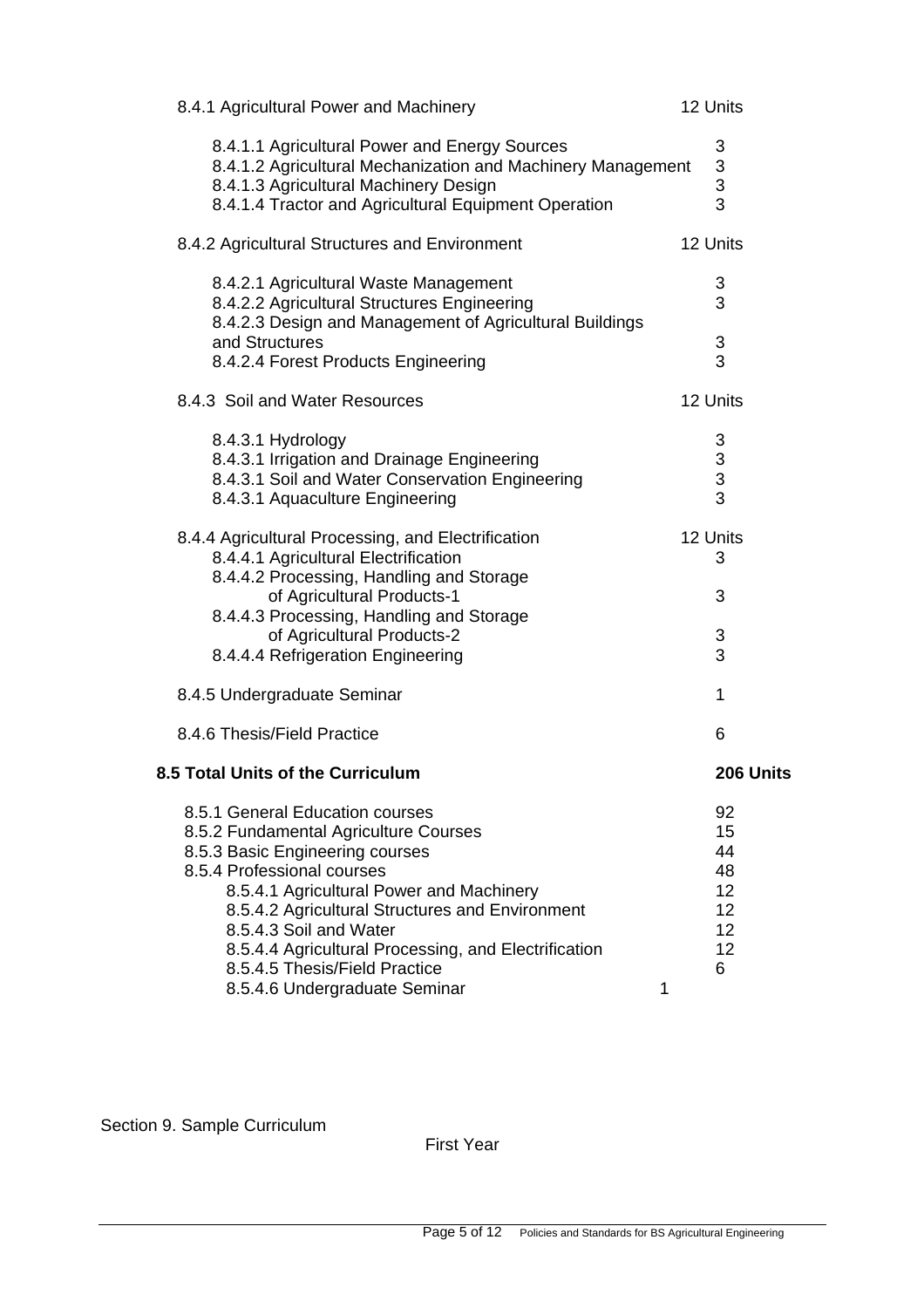| <b>Units</b>   | Lec.<br>Hrs.  | Lab.<br>Hrs. | <b>Second Semester</b><br>Unit                                      |
|----------------|---------------|--------------|---------------------------------------------------------------------|
| 3              | 3             | $\Omega$     | English $2 - W$ riting in the<br><b>Discipline</b>                  |
| 3              | 3             | 0            | Filipino 1 - Sining<br>Pakikipagtalastasan                          |
| 3              | 2             | 3            | Math $2 -$ Plane<br>Trigonometry                                    |
| 3              | 2             | 3            | <b>Organic Chemistry</b>                                            |
| 3              | $\mathcal{P}$ | 3            | <b>General Physics I</b>                                            |
| 3              | 3             | $\Omega$     | Soc. Sci. 2 - Society and<br><b>Culture with Family</b><br>Planning |
| $\overline{2}$ |               |              | PE <sub>2</sub>                                                     |
| 3              |               |              | <b>NSTP</b>                                                         |
| 23             | 15            | 9            | 23<br>Total                                                         |
|                |               |              |                                                                     |

| <b>First Semester</b>                                                           | <b>Units</b>   | Lec.<br>Hrs.   | Lab.<br>Hrs.   | <b>Second Semester</b>                                              | <b>Units</b> | Lec.<br>Hrs.   | Lab.<br>Hrs.   |
|---------------------------------------------------------------------------------|----------------|----------------|----------------|---------------------------------------------------------------------|--------------|----------------|----------------|
| English 1 - Study<br>and Thinking Skills<br>in English                          | 3              | 3              | $\mathbf 0$    | English $2 - W$ riting in the<br><b>Discipline</b>                  | 3            | 3              | $\overline{0}$ |
| Math 1 - College<br>Algebra                                                     | 3              | 3              | $\overline{0}$ | Filipino 1 - Sining<br>Pakikipagtalastasan                          | 3            | 3              | $\overline{0}$ |
| Information<br>Technology                                                       | 3              | $\overline{2}$ | 3              | Math $2 -$ Plane<br>Trigonometry                                    | 3            | 3              | $\Omega$       |
| Nat. Sci. 1 -<br>Inorganic<br>Chemistry                                         | 3              | $\overline{2}$ | 3              | <b>Organic Chemistry</b>                                            | 3            | $\overline{2}$ | 3              |
| Nat. Sci. 2 -<br>General Biology                                                | 3              | 2              | 3              | <b>General Physics I</b>                                            | 3            | 2              | 3              |
| Soc. Sci. 1 -<br><b>General Economics</b><br>(with Taxation and<br>Land Reform) | 3              | 3              | $\overline{0}$ | Soc. Sci. 2 - Society and<br><b>Culture with Family</b><br>Planning | 3            | 3              | $\Omega$       |
| <b>PE 1</b>                                                                     | $\overline{2}$ |                |                | PE <sub>2</sub>                                                     | 2            |                |                |
| <b>NSTP</b>                                                                     | 3              |                |                | <b>NSTP</b>                                                         | 3            |                |                |
| Total                                                                           | 23             | 15             | 9              | Total                                                               | 23           | 16             | 6              |

# Second Year

| <b>First Semester</b>                                            | <b>Units</b>   | Lec.<br>Hrs.   | Lab.<br>Hrs.   | <b>Second Semester</b>                       | <b>Units</b>   | Lec.<br>Hrs.   | Lab<br>Hrs |
|------------------------------------------------------------------|----------------|----------------|----------------|----------------------------------------------|----------------|----------------|------------|
| Scientific and<br><b>Technical Writing</b>                       | 3              | 3              | $\Omega$       | <b>Speech Communication</b>                  | 3              | 3              | $\Omega$   |
| Filipino 2 - Pagbasa<br>at Pagsulat sa Iba't-<br>Ibang Disiplina | 3              | 3              | $\overline{0}$ | Soc. Sci. 3 - Philippine<br>History          | 3              | 3              | $\Omega$   |
| Hum 1 - Introduction<br>to Humanities                            | 3              | 3              | $\Omega$       | Hum 2 - Philosophy and<br><b>Ethics</b>      | 3              | 3              | $\Omega$   |
| <b>Analytic Geometry</b><br>and Calculus I                       | 3              | 3              | $\Omega$       | Analytic Geometry and<br>Calculus II         | 3              | $\overline{2}$ | 3          |
| <b>General Physics II</b>                                        | 3              | $\overline{2}$ | 3              | Introduction to Animal<br>Science            | 3              | $\overline{2}$ | 3          |
| Principles of Crop<br>Science                                    | 3              | $\overline{2}$ | 3              | <b>Engineering Graphics</b>                  | 3              | 1              | 6          |
| <b>Principles of Soil</b><br>Science                             | 3              | $\overline{2}$ | 3              | Principles of Electricity<br>and Electronics | 3              | 3              | $\Omega$   |
| PE <sub>3</sub>                                                  | $\overline{2}$ |                |                | PE <sub>4</sub>                              | $\overline{2}$ |                |            |
| Total                                                            | 23             | 18             | 9              | Total                                        | 23             | 17             | 12         |
|                                                                  |                |                |                |                                              |                |                |            |

| $n$ its        | Lec.<br>Hrs.   | Lab.<br>Hrs. | <b>Second Semester</b>                        | Units | Lec.<br>Hrs.   | Lab.<br>Hrs. |
|----------------|----------------|--------------|-----------------------------------------------|-------|----------------|--------------|
| 3              | 3              | 0            | <b>Speech Communication</b>                   | 3     | 3              | 0            |
| 3              | 3              | 0            | Soc. Sci. 3 - Philippine<br>History           | 3     | 3              | 0            |
| 3              | 3              | 0            | Hum 2 - Philosophy and<br><b>Ethics</b>       | 3     | 3              | 0            |
| 3              | 3              | 0            | Analytic Geometry and<br>Calculus II          | 3     | $\overline{2}$ | 3            |
| $\overline{3}$ | $\overline{2}$ | 3            | Introduction to Animal<br>Science             | 3     | $\overline{2}$ | 3            |
| 3              | $\overline{2}$ | 3            | <b>Engineering Graphics</b>                   | 3     | 1              | 6            |
| 3              | $\overline{2}$ | 3            | .Principles of Electricity<br>and Electronics | 3     | 3              | $\Omega$     |
| $\frac{2}{23}$ |                |              | PE <sub>4</sub>                               | 2     |                |              |
|                | 18             | 9            | Total                                         | 23    | 17             | 12           |

# Third Year

| <b>First Semester</b>                              | Units | Lec.<br>Hrs. | Lab<br>Hrs. |
|----------------------------------------------------|-------|--------------|-------------|
| Hum $3$ - The<br>Literatures of the<br>Philippines | 3     | 3            |             |
| <b>Analytic Geometry</b><br>and Calculus III       | 3     | З            |             |

| nits | Lec.<br>Hrs. | Lab<br>Hrs. |                 | <b>Second Semester</b>                    | <b>Units</b> | Lec.<br>Hrs. | Lab.<br>Hrs. |
|------|--------------|-------------|-----------------|-------------------------------------------|--------------|--------------|--------------|
| 3    | 3            |             | <b>Politics</b> | Soc. Sci.4 - Philippine<br>Government and | 3            | 3            |              |
| 3    | 3            |             |                 | Life and Works of Rizal                   | 3            | 3            |              |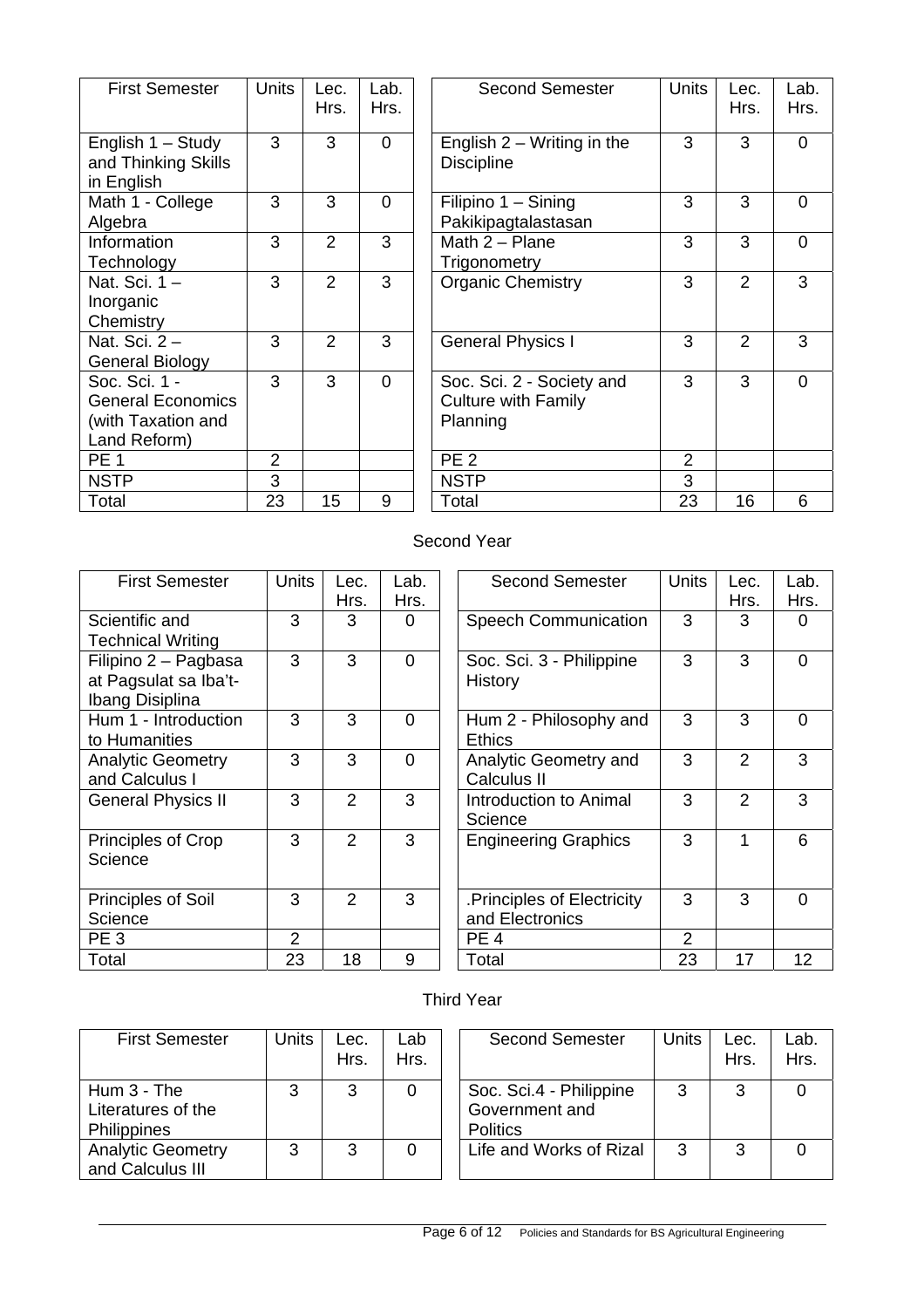| <b>Elementary Statistics</b>    | 3  | $\mathcal{P}$ | 3  | <b>Computer Applications</b><br>in Engineering 1 | 3 | $\mathcal{P}$ | 3 |
|---------------------------------|----|---------------|----|--------------------------------------------------|---|---------------|---|
| Agricultural<br>Electrification | 3  | $\mathcal{P}$ | 3  | Mechanics of<br><b>Deformable Bodies</b>         | 3 | 3             | 0 |
| Engineering<br><b>Mechanics</b> | 5  | $\mathcal{P}$ | 6  | <b>Farm Shop Practice</b>                        | っ |               | 3 |
| Principle of Fishery<br>Science | 3  | $\mathcal{P}$ | 3  | <b>Fluid Mechanics</b>                           | 4 | $\mathcal{P}$ | 3 |
| Total                           | 20 | 14            | 15 | <b>Engineering Economy</b>                       | 3 | 3             |   |

| 3  | 2             | 3  | <b>Computer Applications</b><br>in Engineering 1 | 3 | 2 | 3 |
|----|---------------|----|--------------------------------------------------|---|---|---|
| 3  | $\mathcal{P}$ | 3  | Mechanics of<br><b>Deformable Bodies</b>         | 3 | 3 |   |
| 5  | $\mathcal{P}$ | 6  | Farm Shop Practice                               | 2 |   | 3 |
| 3  | 2             | 3  | <b>Fluid Mechanics</b>                           |   | 2 | З |
| 20 | 14            | 15 | <b>Engineering Economy</b>                       | 3 | 3 |   |
|    |               |    | ctal                                             | っ |   | 9 |

# Fourth Year

| <b>First Semester</b>     | <b>Units</b> | Lec.            | Lab      | <b>Second Semester</b>          | <b>Units</b> | Lec.          | Lal      |
|---------------------------|--------------|-----------------|----------|---------------------------------|--------------|---------------|----------|
|                           |              | Hrs.            | Hrs.     |                                 |              | Hrs.          | Нr       |
| Hydrology                 | 3            | $\overline{2}$  | 3        | <b>Tractor and Agricultural</b> | 3            |               | 6        |
|                           |              |                 |          | <b>Equipment Operation</b>      |              |               |          |
| Surveying                 | 3            | 1               | 6        | <b>Aquaculture Engineering</b>  | 3            | 3             | 0        |
| Thermodynamics and        | 5            | 2               | 6        | <b>Agricultural Engineering</b> | 1            |               | $\Omega$ |
| <b>Heat Transfer</b>      |              |                 |          | Law and Professional            |              |               |          |
|                           |              |                 |          | <b>Ethics</b>                   |              |               |          |
| Materials of              | 3            | $\mathfrak{p}$  | 3        | <b>Forest Products</b>          | 3            | 2             | 3        |
| Engineering               |              |                 |          | Engineering                     |              |               |          |
| Agricultural              | 3            | 3               | $\Omega$ | <b>Agricultural Structures</b>  | 3            | 2             | 3        |
| Entreprenuership and      |              |                 |          | Engineering                     |              |               |          |
| Management                |              |                 |          |                                 |              |               |          |
| <b>Agricultural Power</b> | 3            | $\mathcal{P}$   | 3        | Refrigeration                   | 3            | $\mathcal{P}$ | 3        |
| and Energy Sources        |              |                 |          | Engineering                     |              |               |          |
| Total                     | 20           | 12 <sup>2</sup> | 21       | <b>Computer Applications</b>    | 3            | 2             | 3        |
|                           |              |                 |          | in Engineering 2                |              |               |          |
|                           |              |                 |          |                                 |              |               |          |

| $n$ its         | Lec.           | Lab  | <b>Second Semester</b>                                                   | <b>Units</b> | Lec.           | Lab. |
|-----------------|----------------|------|--------------------------------------------------------------------------|--------------|----------------|------|
|                 | Hrs.           | Hrs. |                                                                          |              | Hrs.           | Hrs. |
| $\overline{3}$  | $\overline{2}$ | 3    | <b>Tractor and Agricultural</b>                                          | 3            |                | 6    |
|                 |                |      | <b>Equipment Operation</b>                                               |              |                |      |
| $\frac{3}{5}$   | 1              | 6    | <b>Aquaculture Engineering</b>                                           | 3            | 3              | 0    |
|                 | $\overline{2}$ | 6    | <b>Agricultural Engineering</b><br>Law and Professional<br><b>Ethics</b> |              | 1              | 0    |
| $\overline{3}$  | 2              | 3    | <b>Forest Products</b><br>Engineering                                    | 3            | $\overline{2}$ | 3    |
| $\overline{3}$  | 3              | 0    | <b>Agricultural Structures</b><br>Engineering                            | 3            | 2              | 3    |
| $\overline{3}$  | $\mathcal{P}$  | 3    | Refrigeration<br>Engineering                                             | 3            | $\mathcal{P}$  | 3    |
| $\overline{20}$ | 12             | 21   | <b>Computer Applications</b><br>in Engineering 2                         | 3            | $\mathcal{P}$  | 3    |
|                 |                |      | Total                                                                    | 19           | 13             | 18   |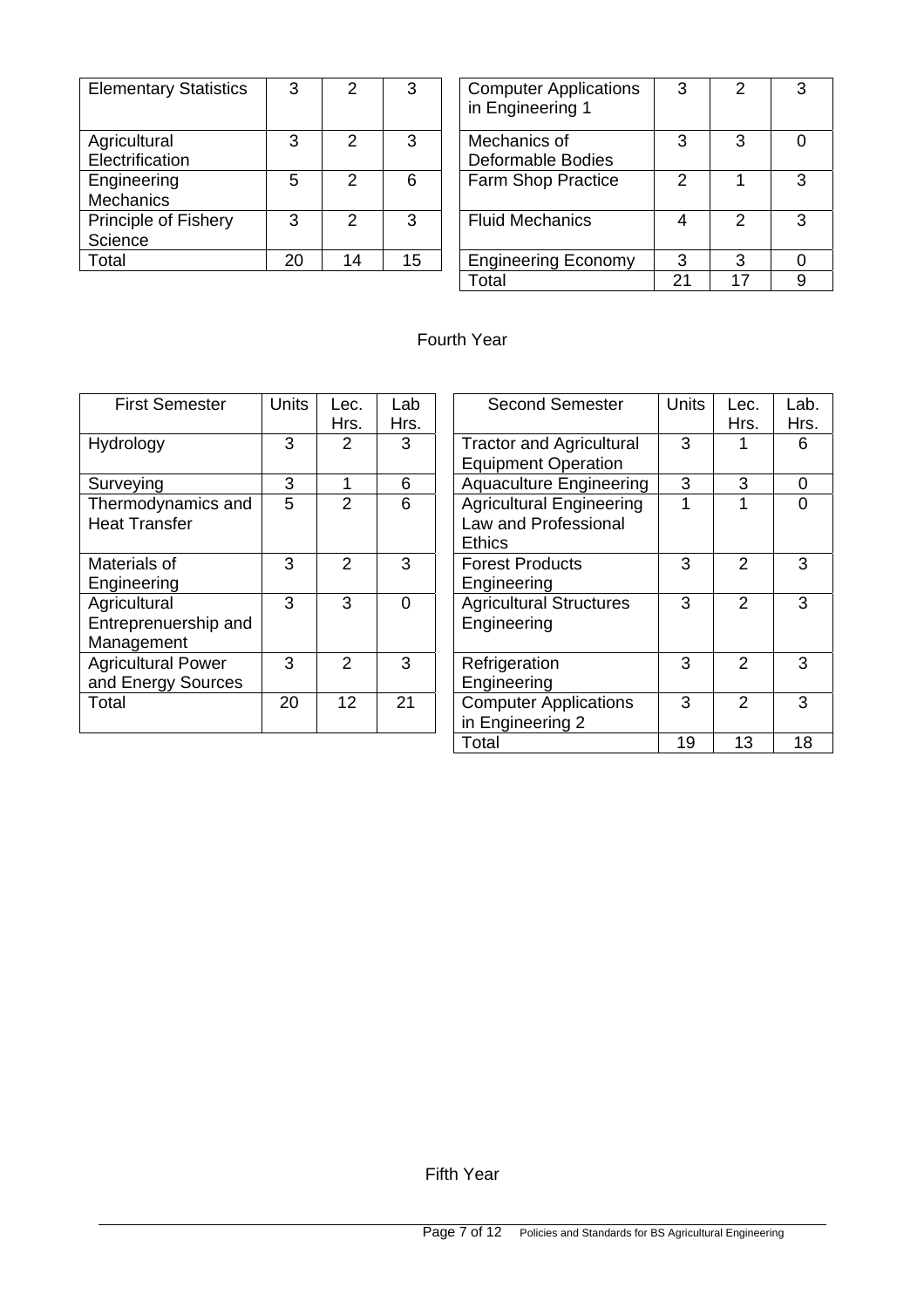| <b>First Semester</b>                                                          | <b>Units</b> | Lec.           | Lab. | Second Seme                                                      |
|--------------------------------------------------------------------------------|--------------|----------------|------|------------------------------------------------------------------|
|                                                                                |              | Hrs.           | Hrs. |                                                                  |
| rocessing, Handling<br>and Storage of<br><b>Agricultural Products-</b>         | 3            | 2              | 3    | Agricultural<br>Mechanization a<br>Machinery<br>Management       |
| Design and<br>Management of<br><b>Agricultural Buildings</b><br>and Structures | 3            | $\overline{2}$ | 3    | Soil and Water<br>Conservation<br>Engineering                    |
| Irrigation and<br>Drainage<br>Engineering                                      | 3            | $\overline{2}$ | 3    | Processing, Ha<br>and Storage of<br><b>Agricultural Pro</b><br>2 |
| Introduction to<br><b>Operations Research</b>                                  | 3            | 3              | 0    | Agricultural<br><b>Machinery Desi</b>                            |
| <b>Agricultural Waste</b><br>Management                                        | 3            | $\overline{2}$ | 3    | Thesis/Field Pra                                                 |
| Undergraduate<br>Seminar                                                       | 1            | 1              | 0    | Total                                                            |
| <b>Thesis/Field Practice</b>                                                   | 3            | 0              | 0    |                                                                  |
| Total                                                                          | 19           | 12             | 12   |                                                                  |
|                                                                                |              |                |      |                                                                  |

| nits           | Lec.<br>Hrs.   | Lab.<br>Hrs. | <b>Second Semester</b>                                                       | <b>Units</b> | Lec.<br>Hrs.   | Lab.<br>Hrs. |
|----------------|----------------|--------------|------------------------------------------------------------------------------|--------------|----------------|--------------|
| $\overline{3}$ | $\overline{2}$ | 3            | Agricultural<br>Mechanization and<br>Machinery<br>Management                 | 3            | $\overline{2}$ | 3            |
| $\overline{3}$ | $\overline{2}$ | 3            | Soil and Water<br>Conservation<br>Engineering                                | 3            | $\overline{2}$ | 3            |
| $\overline{3}$ | $\overline{2}$ | 3            | Processing, Handling<br>and Storage of<br><b>Agricultural Products-</b><br>2 | 3            | $\overline{2}$ | 3            |
| $\overline{3}$ | 3              | 0            | Agricultural<br>Machinery Design                                             | 3            | $\overline{2}$ | 3            |
| $\overline{3}$ | $\overline{2}$ | 3            | <b>Thesis/Field Practice</b>                                                 | 3            | $\Omega$       | 0            |
| $\overline{1}$ | 1              | $\Omega$     | Total                                                                        | 15           | 8              | 12           |
|                |                |              |                                                                              |              |                |              |

#### ARTICLE VI **COURSE SPECIFICATIONS**  (See Attachment B)

## ARTICLE VII **OTHER REQUIREMENTS**

Section 10. Program Administration

10.1 Qualifications of the dean of college

The dean of college must be at least master's degree holder in any of the disciplines offered by the college; and must at least be a holder of a valid certificate of registration and professional license, where applicable.

10.2 Chair of the unit/department

The chair of the department of agricultural engineering must at least be a master's degree holder in agricultural engineering and a holder of a valid certificate of registration and professional license.

Section 11 Faculty

## 11.1 Qualifications

- 11.1.1 Preferably, a master's degree holder in the discipline or its equivalent is required for teaching in the tertiary level.
- 11.1.2 A minimum of 50% of the faculty must have a master's degree in the discipline or its equivalent.
- 11.1.3 The faculty who teaches major courses must be a registered professional agricultural engineer. In addition to the faculty for general education and fundamental agriculture, there should be a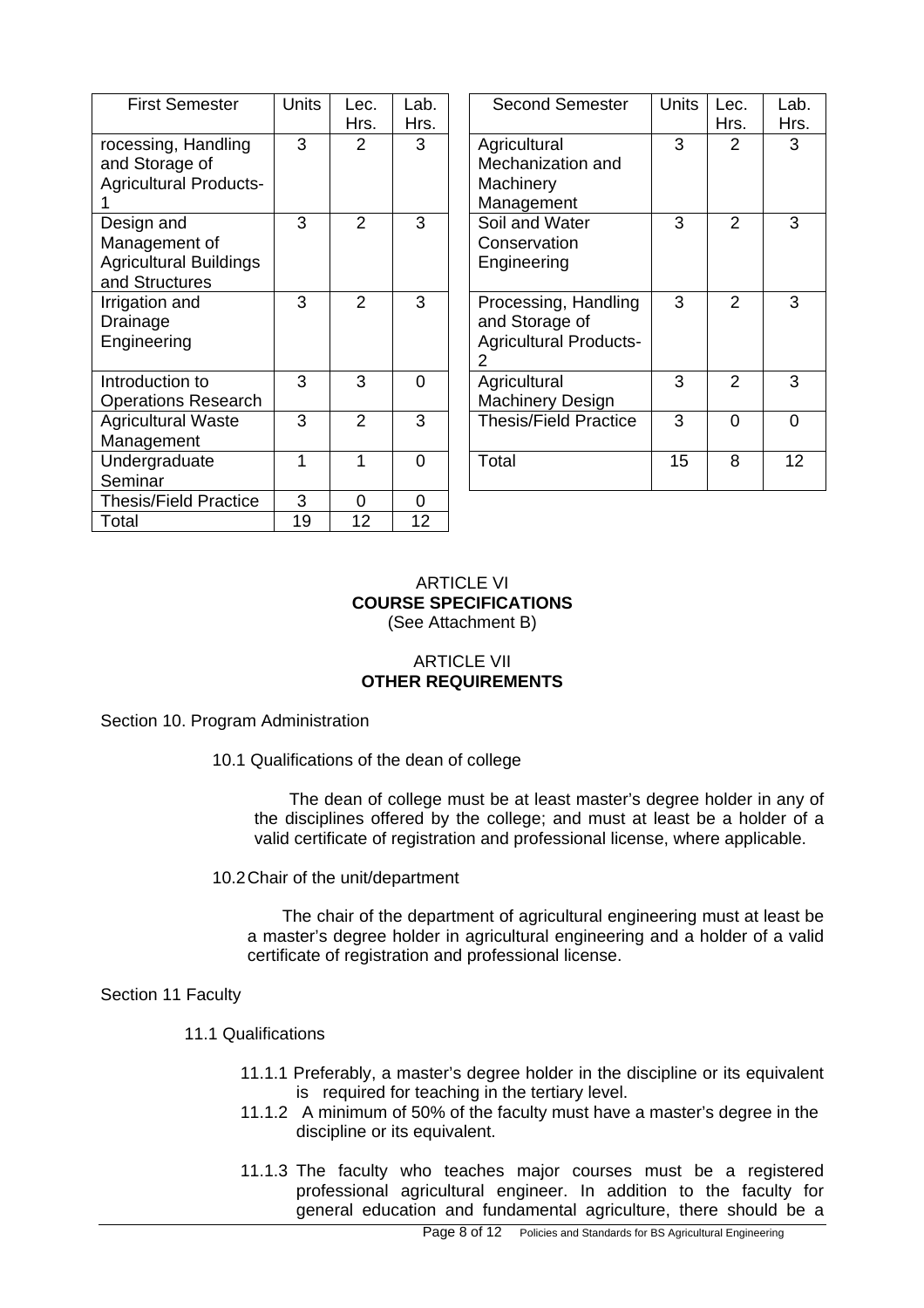minimum faculty of four (4) full-time faculty who are registered professional agricultural engineers. One faculty should be assigned for each of the following major areas: Soil and Water Resources; Agricultural Power and Machinery; Agricultural Processing, Storage and Electrification; Agricultural Structures and Environmental Science and Protection.

11.2 Full time faculty members

The institution shall maintain 50% of the faculty members teaching in the BSAE program as full time staff.

11.3 Teaching Load

Teaching load requirements for the BSAE program shall be as follows:

- 11.3.1 A faculty should not be assigned more than four (4) different courses/subjects within a semester.
- 11.3.2 A faculty may be assigned a teaching overload based on the school's policy on teaching load.

Section 12 Faculty Development.

- 12.1 The institution must have a system of staff development that encourages the faculty to:
	- 12.1.1 pursue graduate studies;
	- 12.1.2 participate in seminars, symposia and conferences for continuing education;
	- 12.1.3 undertake research, activities and to publish their research output;
	- 12.1.4 undertake extension/training, production and entrepreneurial activities; and
	- 12.1.5 give lectures and present papers in national/international conferences, symposia and seminars.
- 12.2 The institution must provide opportunities and incentives such as:
	- 12.2.1 tuition subsidy for graduate studies;
	- 12.2.2 study leave with pay;
	- 12.2.3 deloading to finish a thesis or carry out research activities;
	- 12.2.4 travel grants for academic development activities such as special skills training and attendance in national/ international conferences, symposia and seminars.; and
	- 12.2.5 awards & recognition.

Section 13. Library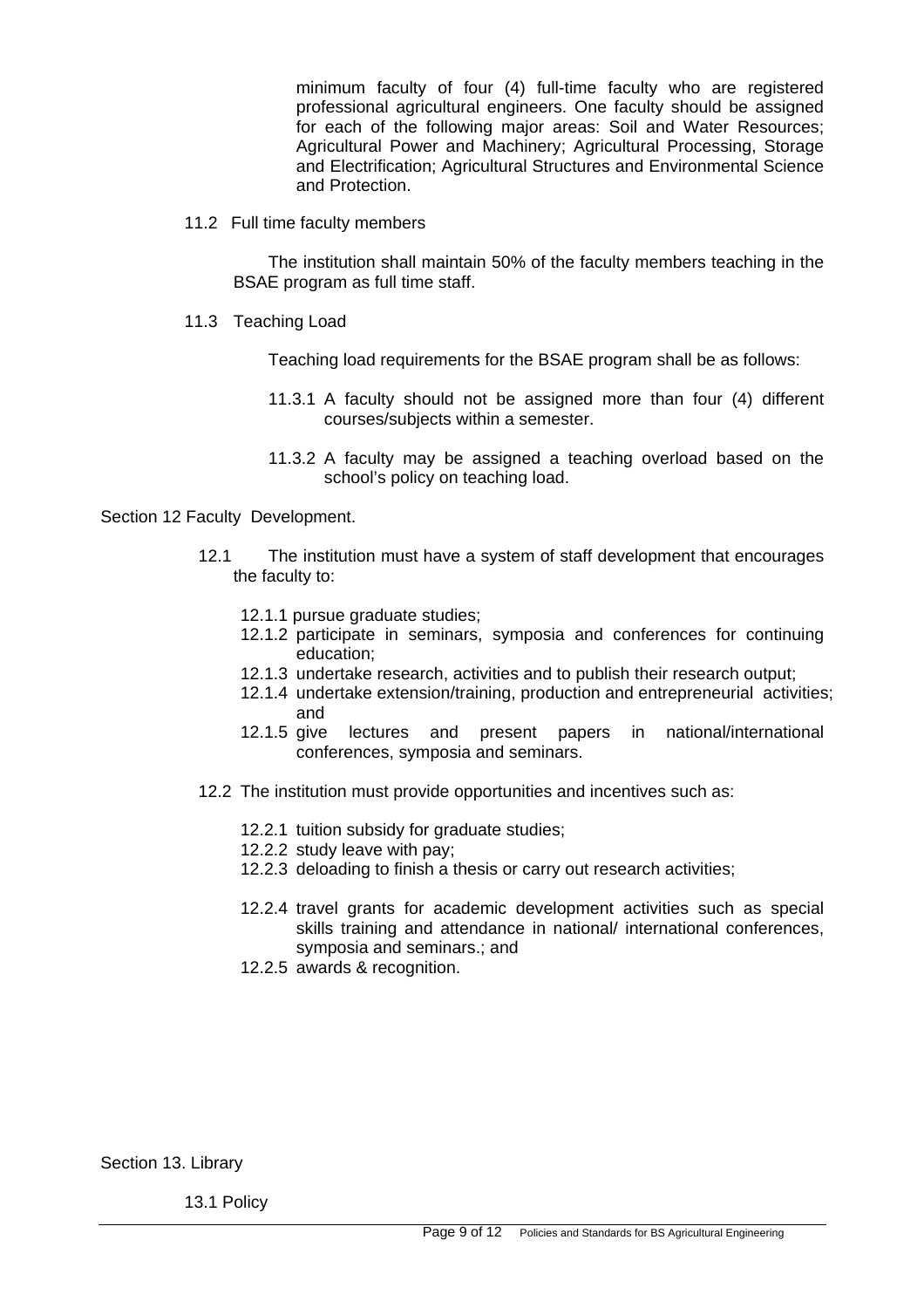The library responds to the instructional and research needs of the staff and the students, making it one of the most important service units of an HEI. It is for this reason that the library should be given special attention by HEI administrators, making sure that it has wide and up-to-date collection of reading materials, qualified staff, and communications and connectivity portals.

13.2 Library Personnel

13.2.1 Qualification of Head Librarian

13.2.1.1 PRC Registered librarian;

13.2.1.2 Appropriate or relevant professional training

13.3 Library Holdings

The library holdings should conform to existing requirements for libraries. For the BSAE program, the libraries must provide five book titles per professional course found in the curriculum at a ratio of one volume per 15 students enrolled in the program. These titles must be published within the last 10 years or the latest edition.

The HEI is likewise encouraged to maintain periodicals and other nonprint materials relevant to agriculture, business and economics to aid the faculty and students in their academic work. CD-ROMs could complement a library's book collection but should otherwise not be considered as replacement for the same.

13.4 Internet Access

Internet access is encouraged but should not be made a substitute for library holdings.

13.5 Space Requirements

At least 126  $m^2$ . or approximately 2 classrooms shall be required for the library. It should include space for collections, shelving areas, stockroom, office space for staff and reading area.

The library must be able to accommodate 5% of the total enrolment at any one time.

13.6 Finance

All library fees should be used exclusively for library operations and development for collections, furniture and fixtures, equipment and facilities, maintenance and staff development.

#### 13.7 Networking

Libraries shall participate in inter-institutional activities and cooperative programs whereby resource sharing is encouraged.

#### 13.8 Library Hours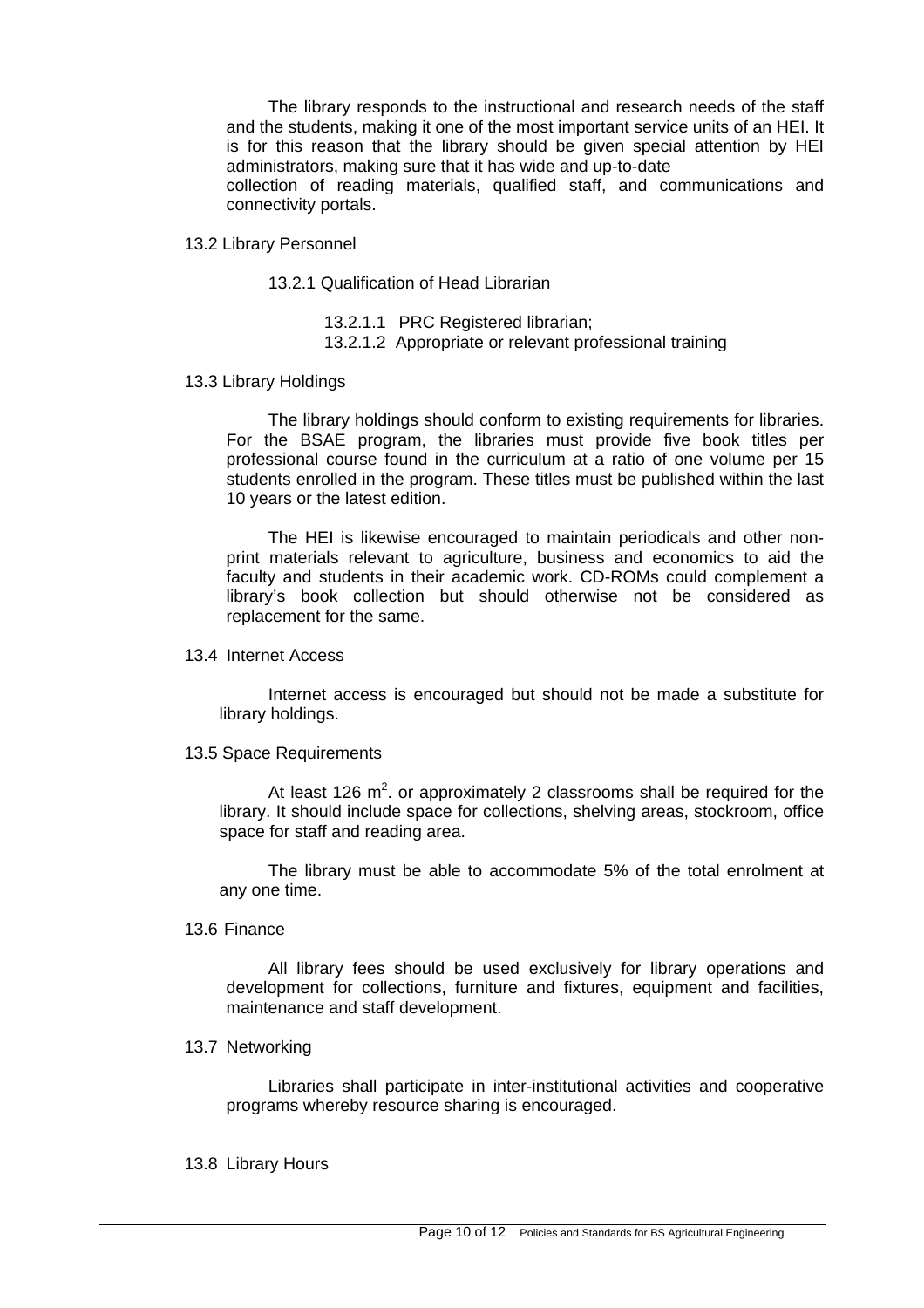The library shall be open during the regular school days. In no case shall it be less than 8 hours per regular school days.

#### Section 14. Facilities and Equipment

#### 14.1 Laboratory requirements

Laboratories should conform to existing requirements as specified in the law "The National Building Code of the Philippines" and the Sanitation Code of the Philippines and its IRR.

Required and recommended equipment are listed in the course specifications found in Attachments B.

#### 14.2 Classroom

The standard classroom shall be a minimum of 30 square meters for a class of 25 students and 56 square meters for a class of 50 students. Classrooms must be well –lighted and well ventilated. They should contain the necessary equipment and furniture such as chairs, instructor's podium, and black/white boards.

14.2.1Class Size.

- 14.2.1.1 Lecture classes should be limited to 30 students per class.
- 14.2.1.2 Laboratory size should be limited to 30 students or by the availability of laboratory equipment and facility
- 14.2.1.3 Special lectures with class size of more than 50 may be allowed as long as the attendant facilities are provided.

#### 14.3 Educational Technology Centers

The institution should provide facilities to allow preparation, presentation and viewing of audio-visual materials to support instruction.

Section 15. Land

There should be a minimum area of 50 hectares that will be used for instruction, production, research and extension.

Section 16. Admission, Retention and Residency requirements

The basic requirement for eligibility for admission of a student to any tertiary level degree program shall be graduation from the secondary level recognized by the Department of Education. Higher education institutions must specify admission, retention and residency requirements as well graduate assistance policies. They should ensure that all students are aware of these policies.

Section 17. Graduate Placement Assistance

It is a must that a College should have a placement assistance program for its graduates. The program could be done before graduation. Institutions are encouraged to conduct tracer studies.

## ARTICLE VIII **TRANSITORY, REPEALING AND EFFECTIVITY CLAUSE**